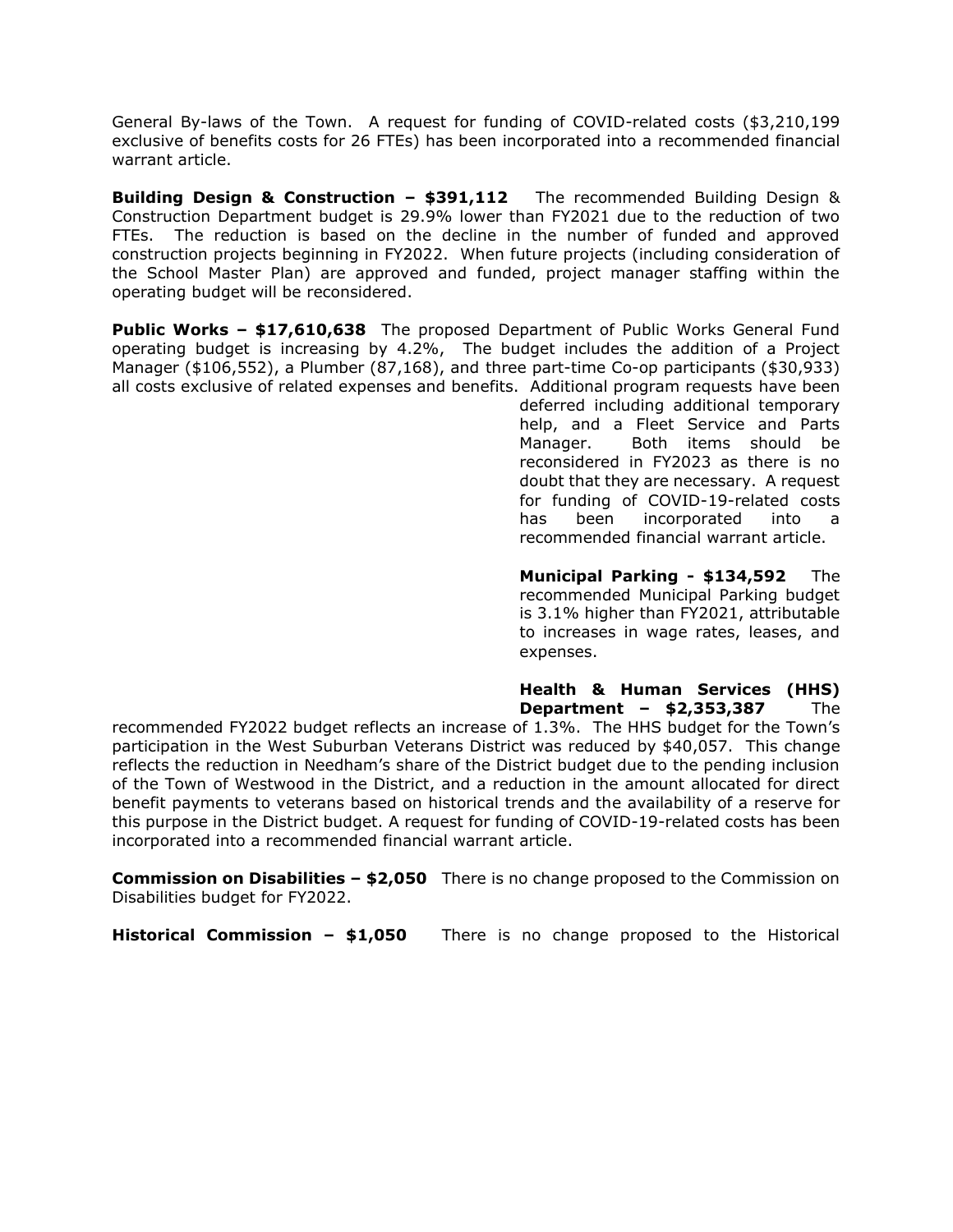Aid for Libraries in FY2022 and so we recommend absorption of these important services into the operating budget. Additional program requests have been deferred including a Reference Librarian/Digital Communications Specialist (\$56,640 exclusive of benefits), and Library Pages (\$14,415 exclusive of benefits).

**Park and Recreation – \$1,171,472** The Park and Recreation budget is proposed to increase by 23.3%. This significant increase is attributable primarily to 1. absorption into the operating budget of the Rosemary Pool summer staff funding that was previously included in a financial warrant article, 2. increased staffing at the Rosemary pools to meet industry standards, 3. costs associated with opening, maintaining, and closing the pool and 4. increases in hourly pay rates due to the increase in the State minimum wage. Funding requests for additional program staffing in the amount of \$25,903 have been deferred.

# **ENTERPRISE FUNDS**

## **Building Department**

*The Building Department, working closely with the Information Technology Center, launched an online permitting system during the pandemic. This project "went live" early following the closure of Town buildings, allowing continuity of this core municipal service. Operations were reorganized to minimize the number of staff in the office at one time, with plumbing and electrical inspectors in the field in the mornings, building inspections occurring in the afternoons, and administrative staff working remotely on alternate days.* 

**Sewer** The recommended Sewer Enterprise Fund budget is 2.9% lower than in fiscal year 2021, primarily attributable to a reduction in the debt service line. The MWRA Sewer Assessment, which represents a significant portion of the Sewer Enterprise Fund Budget, has been level-funded as preliminary assessments are not yet available. During FY2021, we will once again consider recommending a dedicated funding source for stormwater expenses to account for increased revenue that will be necessary to accommodate the significant and growing complexity of complying with Federal and State stormwater regulations.

**Water** The recommended Water Enterprise Fund budget is 2.0% higher than the FY2021 budget, primarily attributable to increases in contractual expenses and operating capital, and the addition of a new Co-op position. The MWRA Water Assessment, which represents a significant portion of the Water Enterprise Fund Budget, has been level-funded as preliminary assessments are not yet available.

# **BEYOND THE OPERATING BUDGET**

**Capital Improvement Budget** The Capital Improvement Plan Executive Summary is contained in Section 4 of this document. The recommended FY2022 capital budget has been updated to include the following items that were previously included under the "Tier 2" category: \$48,500 for Library Technology, \$56,000 for permanent message boards, \$436,000 for the balance of the Public Works Infrastructure Program, \$25,000 for School Furniture, \$284,119 for Unit 10, a Class 8 Dump Truck, and \$94,210 for Unit 39, a Class 5 Dump Truck.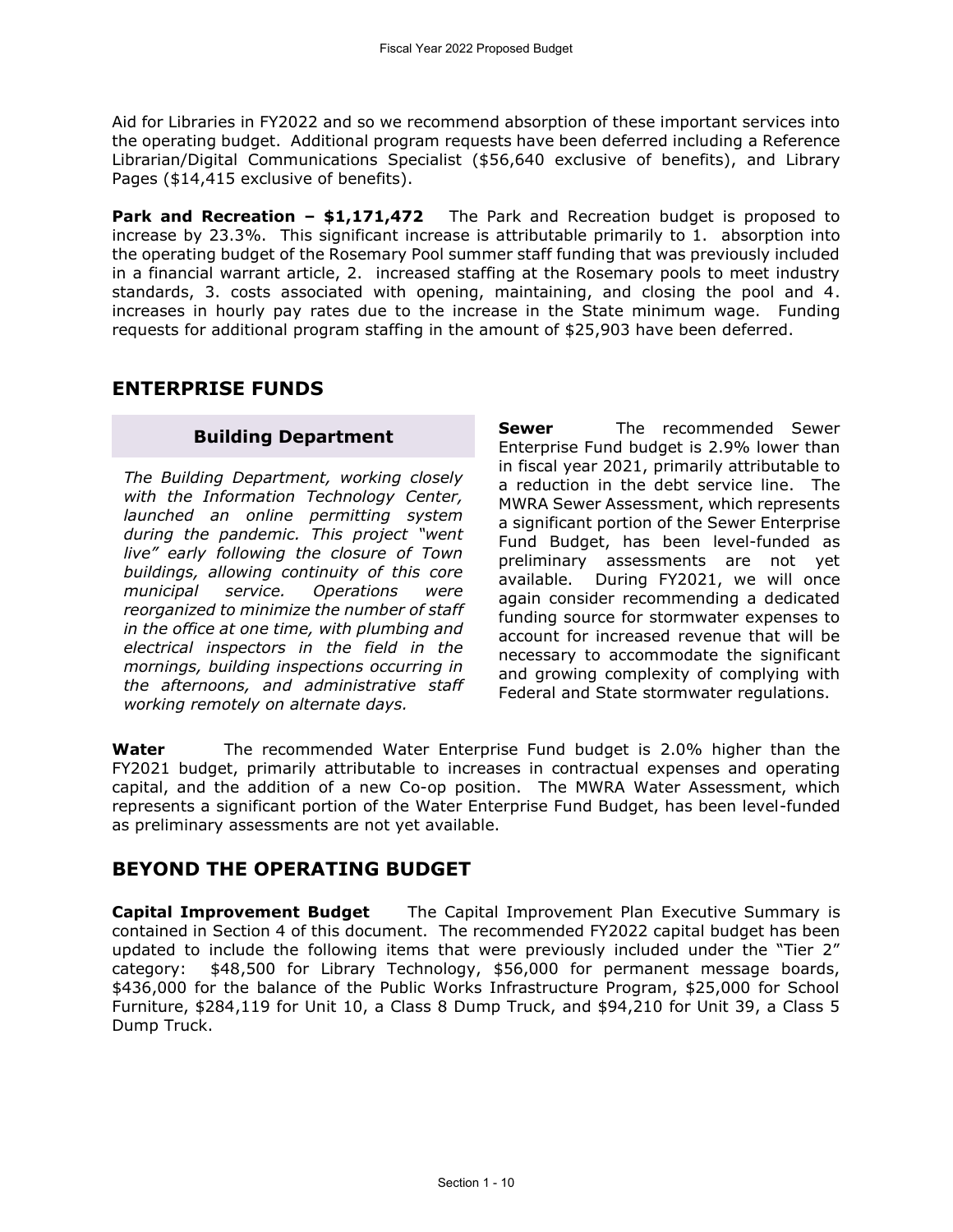#### **Other Financial Warrant Articles**

Given the amount of Free Cash available for appropriation, and consistent with the Town's policy to minimize the use of Free Cash for recurring operating expenses, the FY2022 proposed budget includes the allocation of funds to one-time programs and projects and reserves. Changes to the funding recommendations may be made during the coming months depending on updated revenue estimates.

**COVID-19 Expenses – \$4,845,143** Three departments have submitted contingent budgets for FY2022 to cover

## **Public Library**

*The Needham Free Public Library successfully transitioned to a curbside pick-up model and expanded to 51 hours/week, operating late Monday evenings and all day on Saturday. Staff work continuously to meet the high demand, fulfilling all book requests within two hours, with circulation increasing each month. Reference Librarians offer recommendations to those who are not sure exactly what they want, the Children's staff have hosted virtual programs and daily activities, and the Young Adult Librarian runs weekly Craft and Chats, among other programs.*

extraordinary costs associated with the COVID-19 pandemic. The largest category of expenses is for the continuation of the hybrid model at the Needham Public Schools and the corresponding remote academy in the amount of \$3,210,199 and associated benefit costs for 26 new FTEs of \$688,580. Costs for additional building maintenance (\$817,245) and a Public Health vaccination program (\$129,119) are also included. The funding plan for these expenses is expected to include a mix of sources included State and Federal grants and Free Cash. We expect to have a better estimate of the projected costs and the amount of available grant funding closer to Town Meeting.

**Building Maintenance Program – \$1,000,000** This recurring warrant article funds the annual maintenance of public buildings throughout the Town and School department, including, but not limited to, asbestos abatement, duct cleaning, painting, and other repairs and upgrades. In CY2020, the School Facilities Master Plan was released, indicating several major repairs needed in the school buildings. Unless circumstances require otherwise, FY2022 funding will support upgrades to the Pollard and Mitchell schools, including structural repairs to the buildings, upgraded electrical service, upgraded heating systems, repairs to domestic hot water piping, installation of ADA compliant handrails, and replacement of ceiling tiles. Other projects include duct cleaning at the Eliot School, Library, and Hillside School, wood floor refinishing at various buildings, and public address system upgrades at the Mitchell School.

# **Planning & Community Development**

*Staff quickly transitioned to virtual protocols, which allowed the Planning Board, Conservation Commission, Zoning Board of Appeals, and Design Review Board to meet their statutory permitting obligations remotely and without interruption. The Housing Specialist led the creation and launch of an Emergency Rental Assistance Program for eligible residents who lost income due to the COVID-19 pandemic.* 

**Compensated Absences Fund – \$125,000** Upon retirement, certain employees are compensated for a portion of their unused sick leave. All employees are entitled to payment of unused vacation leave upon termination of Town service.

**Decommissioning the Rosemary Lake Dam** – **\$30,000** The Decommissioning of the dam will eliminate or reduce the frequent reporting, inspectional requirements,

and the potential enforcement intended for high hazard dams. Decommissioning will include the preparation of engineering reports, plans, and studies of the Rosemary Lake embankment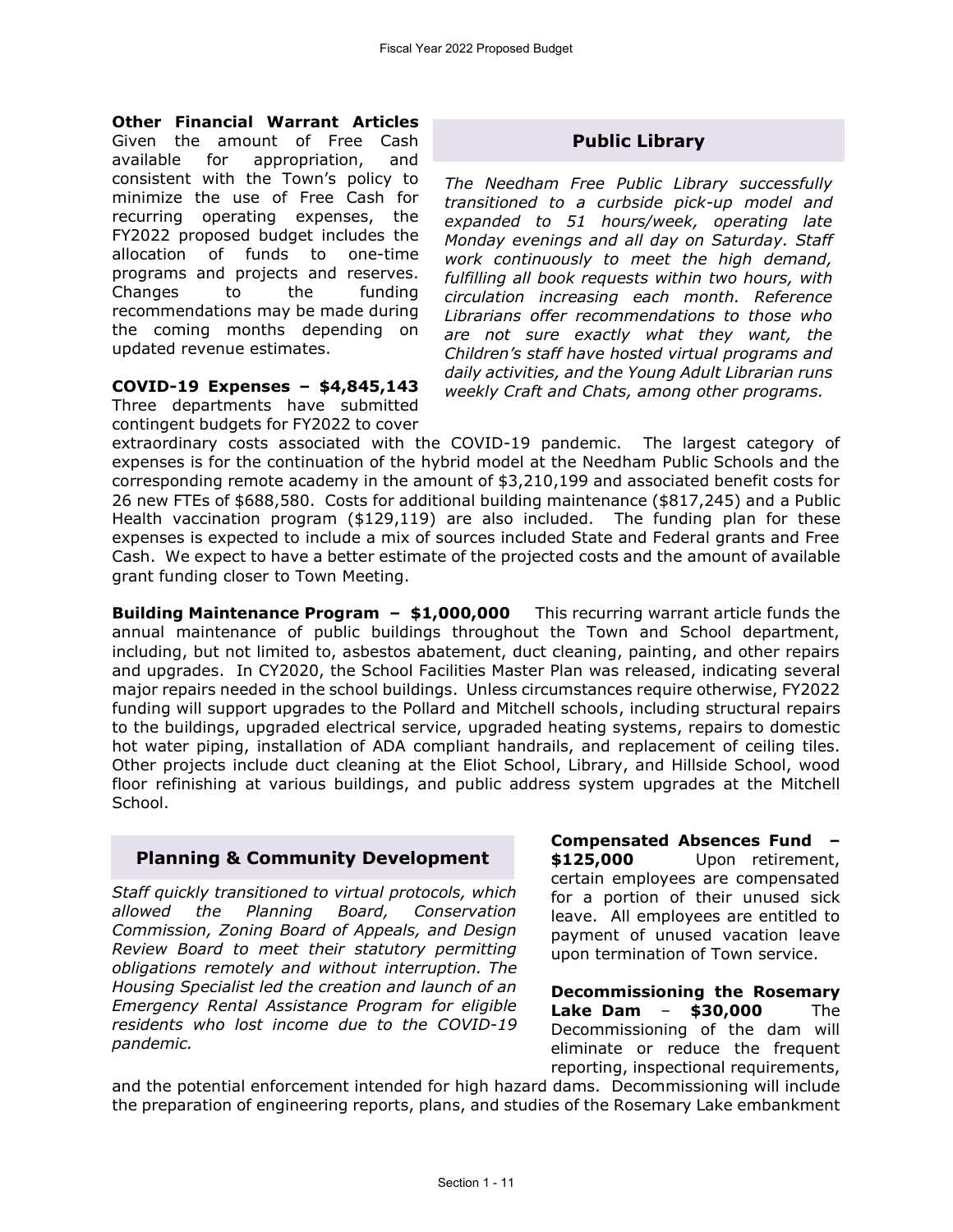and the documentation needed for the Town to request a reclassification hearing with the Commonwealth.

**Diversity, Equity & Inclusion Initiatives** – **\$50,000** In the summer of CY2020 the Select Board created the Needham Unite Against Racism Initiative. A working group was formed to recommend a vision for racial equity in Needham and determine guiding principles for future actions. Members are working to prioritize areas for improvement including, but not limited to, education, policing, housing and the racial and ethnic makeup of Town Boards and Committees. This funding will provide resources for the implementation of recommendations, including staff training, community workshops, educational programming, and facilitated conversations.

**Fleet Refurbishment** – **\$150,000** In FY2018, the Fleet Division implemented a refurbishment program for Fleet assets and related components. The goal of this program is to extend the life cycle of the vehicles, increase operational safety, and eventually reduce reactive maintenance. The funding requests are spread out to allow the Fleet Division time to

plan multiple repairs at once, follow procurement practices, and have the work completed. Rehabilitation work includes corrosion abatement, treatment, and refinishing, replacing corroded chassis, air brake tanks or brake valves, rebuilding primary components, replacing suspension and brakes, and updating lighting and reflective striping.

**NPDES Permit Compliance** – **\$195,000** This funding will allow the Town to comply with the National Pollutant Discharge Elimination System (NPDES) permit. Needham is subject to a Total Maximum Daily Load (TMDL) requirement for phosphorus and pathogens. All stormwater discharges from urbanized areas must reduce the amount of phosphorus discharging to waterbodies and the tributaries thereto by 45% and pathogens

## **Department of Public Works**

*DPW has quickly adjusted operations, dividing the workforce into staggered shifts to ensure continuing operations, mustering out of new locations to allow for social distancing, reducing Town vehicle usage to a single employee and disinfecting equipment between users, and adjusting snow response plans to allow personnel to sleep and eat safely during snow events. The Department has responded to increased usage of fields, trails, and open space, which has added more demand for maintenance and trash pickup. Staff have assisted with planning special projects including Town Meeting, outdoor dining, socially distant office layouts, and polling location floor plans. The Building Maintenance Division worked tirelessly throughout the summer to ensure a safe reopening of Needham Public Schools through retro-commissioning HVAC systems, increasing air flow, installing new filters, and hiring additional custodial staff. DPW made site adjustments at the Recycling and Transfer Station to protect the health of employees and residents, while maintaining this core service for the community.* 

must be eliminated and/or reduced to the maximum extent practicable through the use of enhanced structural and non-structural Best Management Practices (BMPs). This funding will be sought on an annual basis to inspect and evaluate all BMPs Town-wide, clean and inspect brooks and culverts, rehabilitate and/or replace catch basin and drainpipes, and respond to findings from CCTV inspections. This maintenance work will be performed in conjunction with the capital funding project request included in the General Fund Cash Capital Article.

**Planning Consulting Assistance** – **\$60,000** The Planning and Community Development Department is requesting funding for professional and technical assistance in support of planning and zoning initiatives, development applications, land use regulations, and related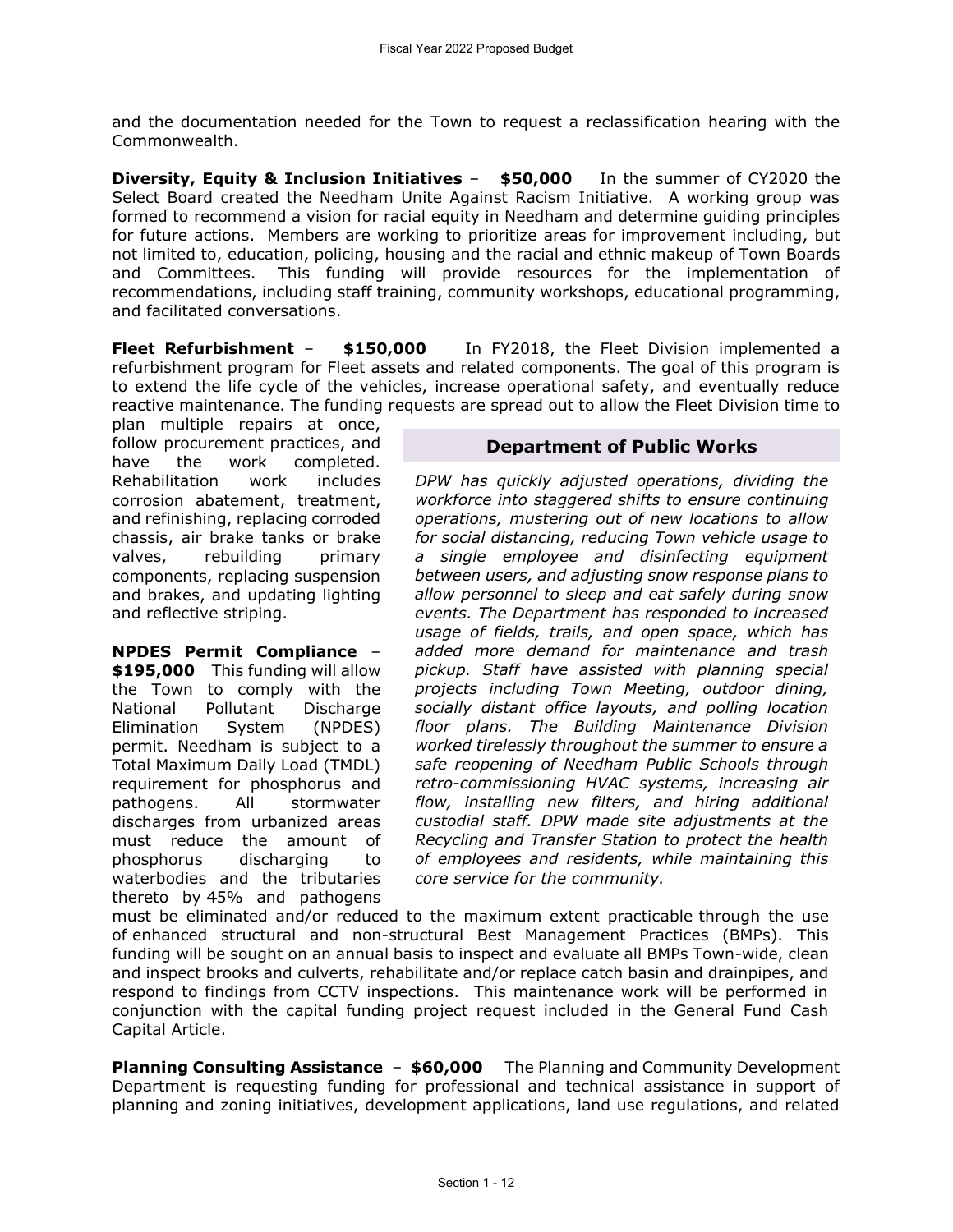activities. Planning consulting assistance funds are used to conduct build-out, traffic, and fiscal impact analyses of zoning initiatives that the Planning Board is studying. In addition, funds would be used to help the Department research and advise appropriate Town boards when presented with complex development projects requiring advanced technical input.

**Property Tax Assistance Program – \$50,000** The Property Tax Assistance Program provides small grants to taxpayers in need.

**Public Health Consulting/Scientific Experts and Consultants – \$50,000** This funding would enable the Board of Health (BOH) to retain outside scientific experts and

consultants to evaluate novel and emerging health issues about which the Board and the Public Health Division lack the necessary expertise. For example, this fund would allow for the retention of an outside expert to evaluate a proposed utility project that has unknown or uncertain environmental and health impacts, such as the Eversource Energy Reliability project. When there is a permit application process, the BOH has the ability (via regulation) to

## **Veterans Services**

*Veterans Services remains in close contact, via phone and e-mail, with Needham's veterans and their families. Memorial Day observances were modified, with wreaths placed at nine locations around Town available for public viewing. A limited, socially distant ceremony was held at Memorial Park on Veteran's Day to honor the service and sacrifice of all Needham veterans, past and present.* 

require applicants to pay an outside consultant fee so that the BOH may retain an independent expert to review the application and to advise the BOH. This funding request addresses the need to access expertise to evaluate community impact in instances when there is no public health division permit application.

**Small Repair Grant Program** – **\$50,000** The Small Repair Grant Program provides financial assistance to low- and moderate-income Needham residents to make repairs and alterations to their homes for health and safety reasons. Up to \$5,000 in grant funding is available per participant, and applications will be evaluated and prioritized based on the extent of the health and safety problems and the financial need of the applicants. Eligible applicants must be 60 years or older or have a disability with incomes at or below 80% of area median income. Eligible work items include minor plumbing or electrical work, light carpentry, doorbell switches, window or door repairs or replacements, railing repairs, broken or clogged gutters or downspouts, step or porch improvements, work on locks, smoke/CO2 detectors, weather stripping, bathroom grab bars, raised toilets, hand-held shower heads, among others.

**Drains/Sewer Contribution – \$526,368** The annual contribution to the Sewer Enterprise Fund offsets the cost of the Drains program. The Drains program, which is a General Fund expense, is appropriated to the Sewer Enterprise Fund as it is more efficient to account for the program in that manner. We continue to evaluate the benefits and challenges of funding the drains/stormwater program within the General Fund and will be recommending changes to the financial structure in the coming years.

**Athletic Facility Improvement Fund – \$30,815** The purpose of the Athletic Facility Improvement Fund is to set aside capital funds for renovation and reconstruction of the Town's athletic facilities and associated structures. Table 1.5 outlines appropriations to the fund over the past five years and is included at the end of this document. The funding recommendation is based on the four-year average of field administration fee collections.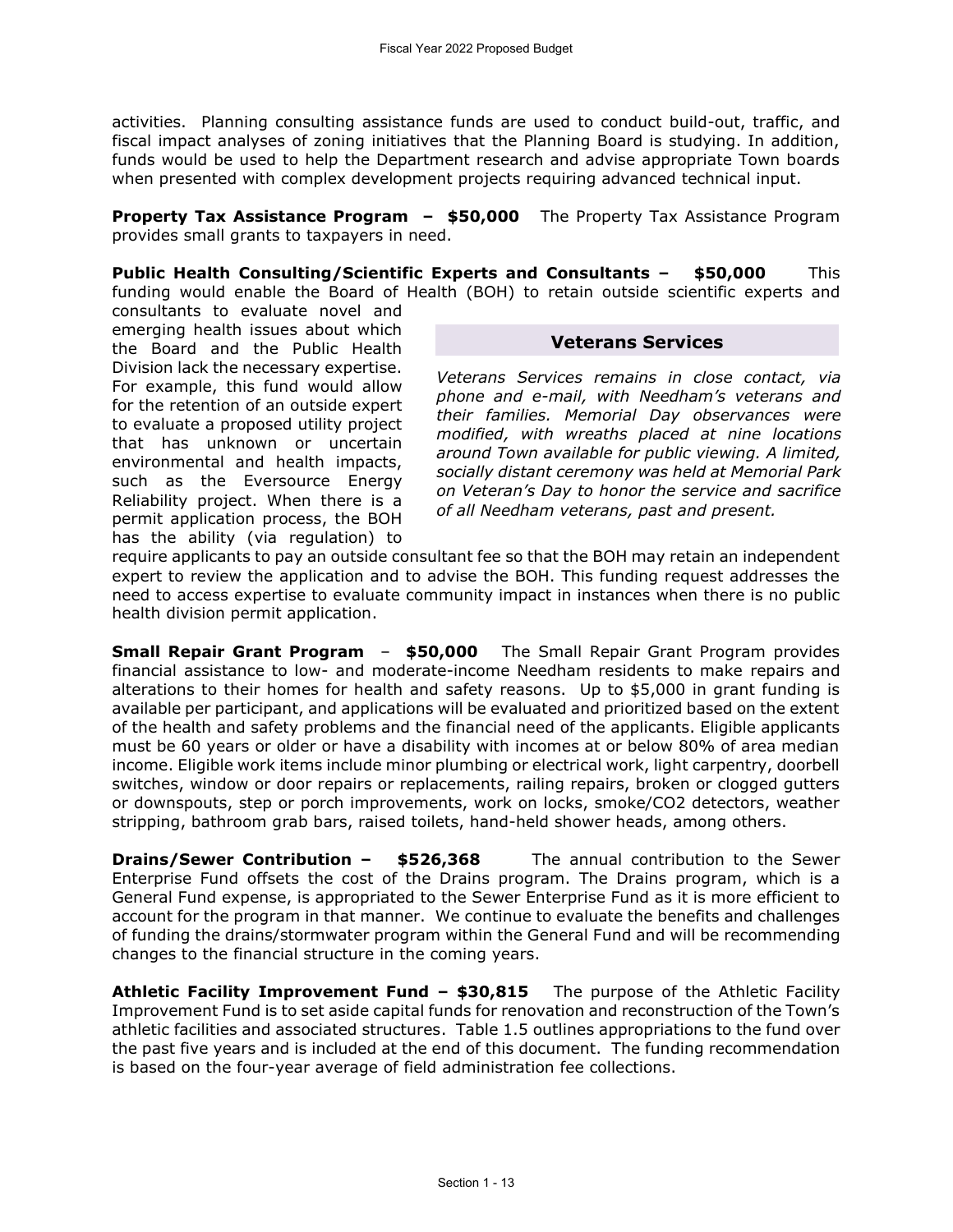**Workers Compensation Internal Fund – \$337,000** The Workers Compensation Internal Fund is a reserve for work-related medical and indemnity payments for injured employees.

**Allowance for Abatements and Exemptions – \$1,927,821** These funds are reserved for property tax abatements and statutory exemptions. After the actual new growth revenue for FY2022 is known, the amount of overlay may be increased. The final amount of the reserve is determined by the Department of Revenue when it approves the tax rate in December.

# **CONCLUSION**

This balanced budget proposal is promulgated prior to the completion of the budget process for the Commonwealth. As revenue estimates are refined in the winter and spring, we will work with the various Town boards and committees in preparing the final budget to be

## **Fire Department**

*The Needham Fire Department has continued to provide fire prevention and protection services and Emergency Medical Services to the community throughout the pandemic. The Department moved into its new headquarters at the Public Safety Complex in September and welcomed a new Emergency Management Administrator amid the Town's COVID-19 response, a critical component of Needham's Emergency Operations Center and Incident Command System.* 

presented to Town Meeting.

Our entire management team has worked collectively to implement creative ways of meeting the Town's sustainability goals. Efforts have been made to implement measures that will maximize the productivity of our organization and deliver the highest quality of services within available resources. I would especially like to thank Superintendent of Schools Dan Gutekanst, Assistant Town Manager David Davison, Assistant Town

Manager Katie King, Finance and Procurement Coordinator Tatiana Swanson and Support Services Manager Sandy Cincotta for their work in the development of this budget.

I appreciate the spirit of cooperation that has been demonstrated by the Select Board, School Committee, and Finance Committee in the development of this budget, and applaud the commitment to sustainability on the part of Town boards and committees, Town Meeting, and ultimately the community. We are fortunate to have dedicated staff working every day to maintain the high quality of life our residents expect and deserve.

At the Massachusetts Municipal Association Annual Meeting this month, author and activist Wes Moore called on local government professionals to be dream protectors. He urged us all to make sure that we protect the dreams of those we know have no one to protect them. I couldn't be prouder to be associated with local government and the Town of Needham during these turbulent days. Our staff are on the front lines protecting the public and, in a small way, protecting their dreams.

I thank you for the opportunity to serve the residents and businesses in the Town of Needham.

Respectfully submitted,

*Kate Fitzpatrick* Town Manager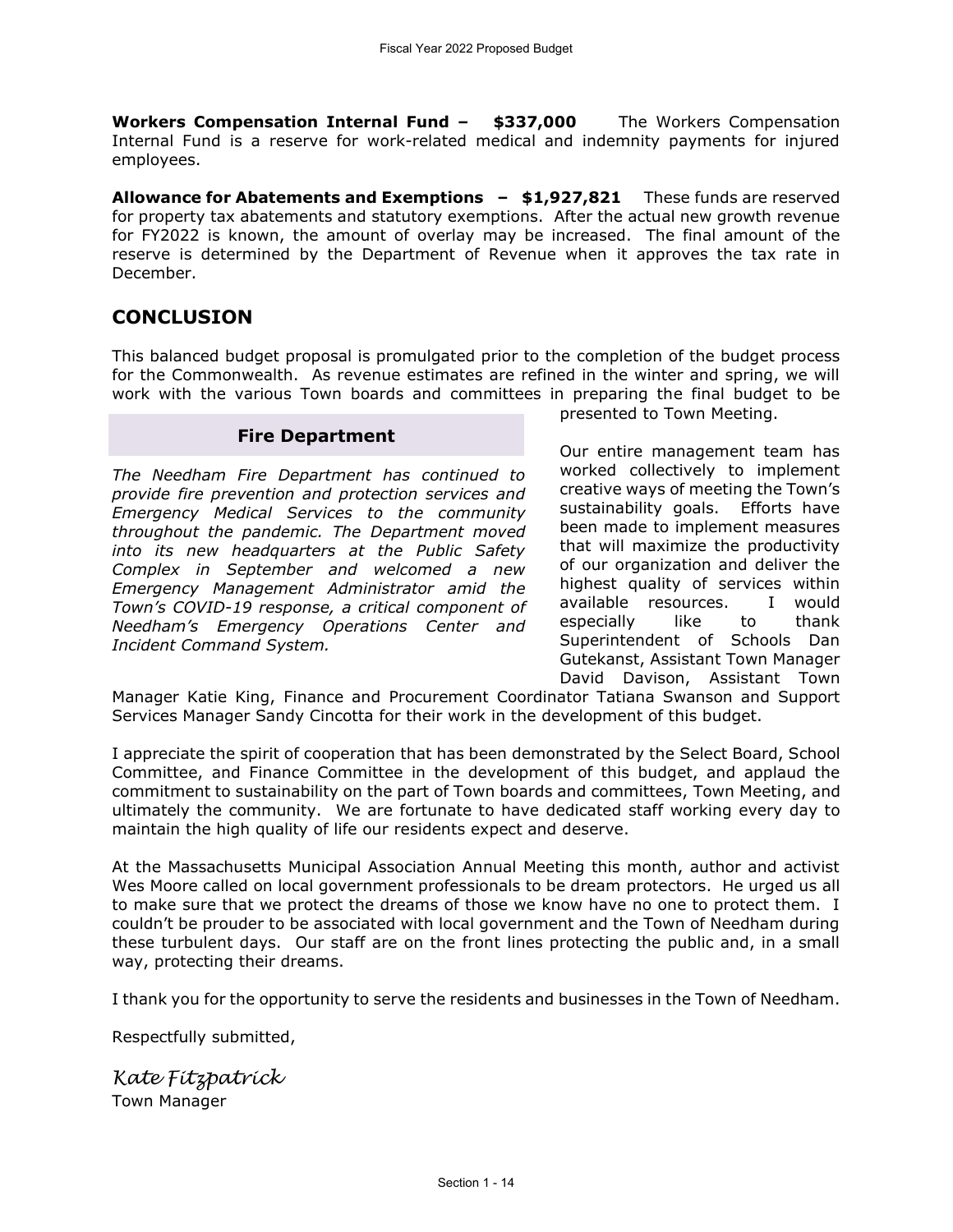# **Appendix A Select Board Budget Priorities**

The Select Board has adopted the following core budget priorities for general government operations. These priorities served as a key guideline in our evaluation of departmental spending requests.

- 1. The primary goal of the Board is the maintenance and optimization of existing Town services during a pandemic along with financial, social, and economic crises.
- 2. In addition, mindful of the availability of revenue for appropriation, the Board has set the following priorities:
	- a. Support for items that contribute to the achievement of Town wide goals and objectives, including recovering from COVID-19 and advancing racial equity in Needham.
	- b. Support for the continuation of the Public Information Officer position.
	- c. Support for a five to ten-year plan for the renovation, reconstruction and/or preservation of the Town's capital assets in the most prudent, realistic, and efficient manner, including continued investment in buildings infrastructure, and fleet maintenance.
	- d. Support for initiatives that contribute to financial sustainability, including the maintenance of a debt service plan that balances capital needs with the Town's ability to pay, identification of alternative funding sources for traditional cash capital needs, evaluation of financing alternatives, and alignment of capital and maintenance needs with appropriate funding sources.
	- e. Support for initiatives aimed at achieving greater coordination and efficiency among Town departments and providing adequate resources to address identified service delivery and general administrative needs of the Town in a cost-effective manner.
	- f. Support for a funding mechanism for mandated water quality (stormwater) expenses.

| School Year | Enrollment | Percentage<br>Change |
|-------------|------------|----------------------|
| 2011/2012   | 5,409      | 1.0%                 |
| 2012/2013   | 5,476      | 1.2%                 |
| 2013/2014   | 5,523      | $0.9\%$              |
| 2014/2015   | 5,519      | $-0.1%$              |
| 2015/2016   | 5,581      | 1.1%                 |
| 2016/2017   | 5,588      | 0.1%                 |
| 2017/2018   | 5,665      | 1.4%                 |
| 2018/2019   | 5,721      | 1.0%                 |
| 2019/2020   | 5,707      | $-0.2%$              |
| 2020/2021   | 5,495      | -3.7%                |

#### **Table 1.2 School Enrollment 2011/2012 to 2020/2021**

Source: Department of Elementary & Secondary Education; Needham Public Schools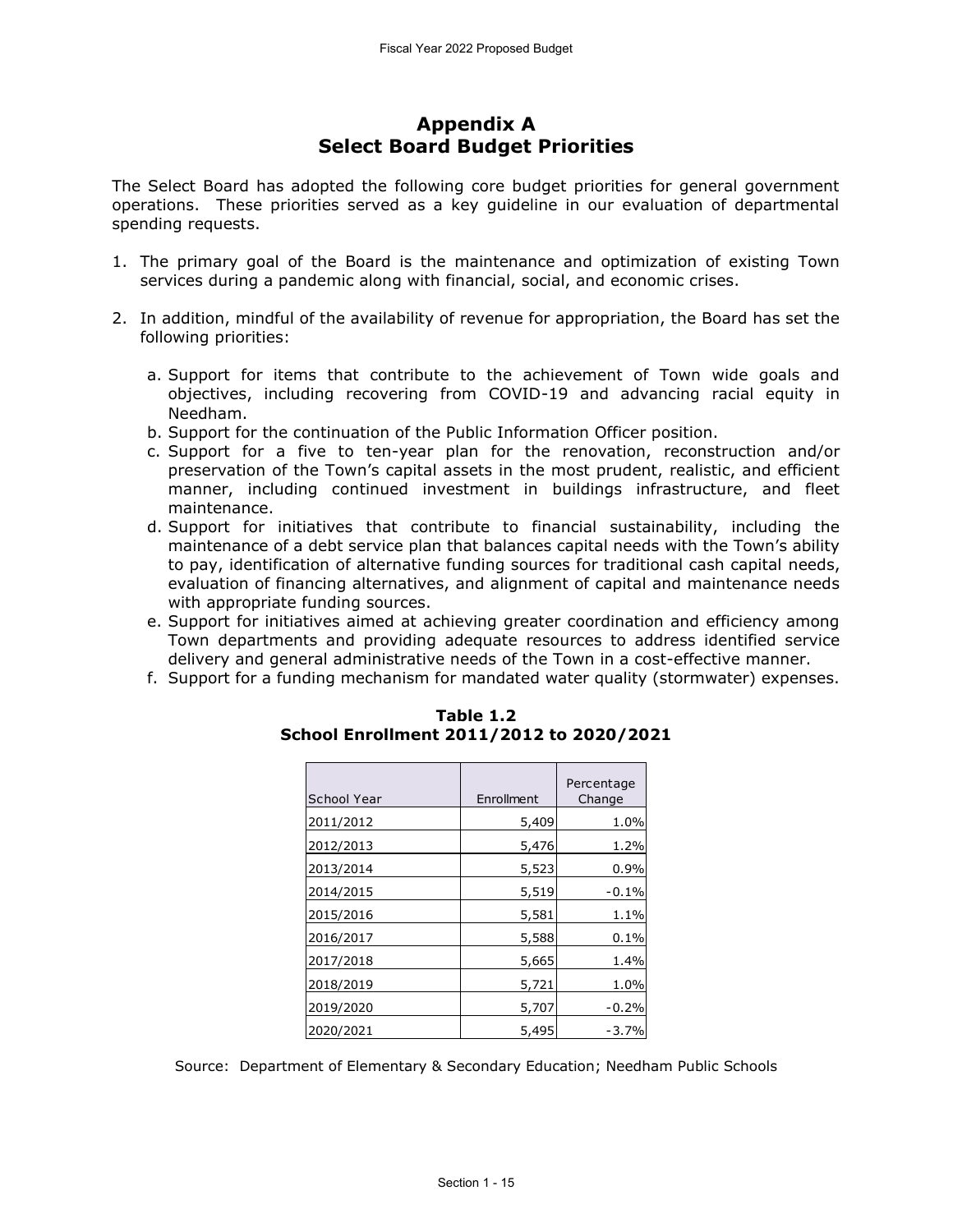| Table 1.3<br>Group Health Insurance Enrollment FY2017 to FY2021 |      |                                  |               |                                  |                                |                                                        |  |  |
|-----------------------------------------------------------------|------|----------------------------------|---------------|----------------------------------|--------------------------------|--------------------------------------------------------|--|--|
| <b>Fiscal Year</b>                                              | Town | % Increase<br>over Prior<br>Year | <b>School</b> | % Increase<br>over Prior<br>Year | <b>Total</b><br><b>Actives</b> | $\frac{0}{0}$<br><b>Increase</b><br>over Prior<br>Year |  |  |
| FY2017                                                          | 286  | $-2.72%$                         | 544           | 2.64%                            | 830                            | 0.73%                                                  |  |  |
| FY2018                                                          | 291  | 1.75%                            | 540           | $-0.74%$                         | 831                            | 0.12%                                                  |  |  |
| FY2019                                                          | 291  | 0.00%                            | 540           | 0.00%                            | 831                            | 0.00%                                                  |  |  |
| FY2020                                                          | 298  | 2.41%                            | 557           | 3.15%                            | 855                            | 2.89%                                                  |  |  |
| FY2021                                                          | 293  | $-1.68%$                         | 563           | 1.08%                            | 856                            | 0.12%                                                  |  |  |

**Table 1.3 Group Health Insurance Enrollment FY2017 to FY2021**

#### **Table 1.4 General and Enterprise Fund Full-time Equivalent Benefit-Eligible Positions FY2016 – FY2022 (excluding grant funded positions)**

| <b>Function</b>               | Funded<br><b>FY16</b> | Funded<br><b>FY17</b> | Funded<br><b>FY18</b> | Funded<br><b>FY19</b> | Funded<br><b>FY20</b> | Funded<br><b>FY21</b> | $FY16 -$<br>FY21#<br>Change | Proposed<br>FY2022 |
|-------------------------------|-----------------------|-----------------------|-----------------------|-----------------------|-----------------------|-----------------------|-----------------------------|--------------------|
| General Government & Land Use | 41.4                  | 40.8                  | 41.8                  | 42.9                  | 43.3                  | 43.4                  | 2.0                         | 44.4               |
| Public Safety                 | 138.6                 | 139.8                 | 139.8                 | 140.8                 | 144.8                 | 148.8                 | 10.2                        | 150.8              |
| Public Works and Facilities   | 144.0                 | 144.0                 | 148.0                 | 149.0                 | 150.0                 | 152.0                 | 8.0                         | 152.0              |
| Community Services            | 30.8                  | 30.9                  | 33.7                  | 36.6                  | 37.1                  | 38.0                  | 7.2                         | 38.3               |
| Municipal Departments         | 354.8                 | 355.5                 | 363.3                 | 369.3                 | 375.2                 | 382.2                 | 27.4                        | 385.5              |
| School Department#            | 706.8                 | 724.1                 | 739.4                 | 749.3                 | 794.2                 | 808.4                 | 101.6                       | 816.3              |

# Proposed FY22 reflects the Superintendent's submitted budget (exduding COVID-19)

#### **Table 1.5**

| <b>Athletic Facility Improvement Fund</b> |                                 |          |                               |                                 |                |  |
|-------------------------------------------|---------------------------------|----------|-------------------------------|---------------------------------|----------------|--|
| Year                                      | Start                           | Interest | Appropriations<br>to the Fund | Appropriations<br>from the Fund | <b>Balance</b> |  |
|                                           |                                 |          |                               |                                 |                |  |
| 2017                                      | \$2,643,428                     | \$31,290 | \$1,671,990                   |                                 | \$4,346,708    |  |
| 2018                                      | \$4,346,708                     | \$62,313 |                               |                                 | \$4,409,021    |  |
| 2019                                      | \$4,409,021                     | \$68,830 | \$63,378                      | $- $1,855,000$                  | \$2,686,229    |  |
| 2020                                      | \$2,686,229                     | \$8,469  | \$75,000                      | $-$ \$2,500,000                 | \$269,698      |  |
| 2021*                                     | \$269,698                       | \$333    |                               |                                 | \$270,031      |  |
| $\ast$                                    | Balance as of December 31, 2020 |          |                               |                                 |                |  |